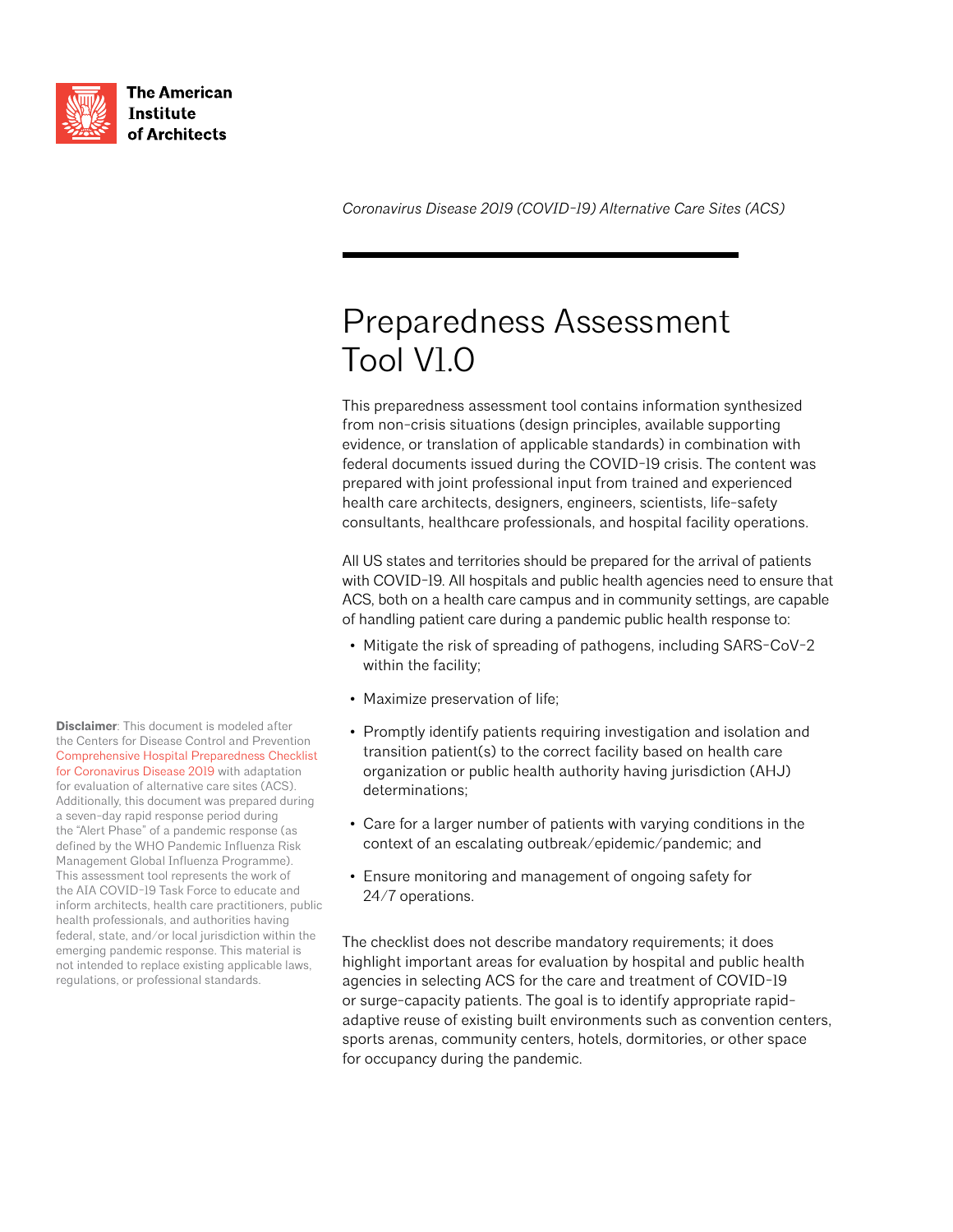# Go/no go building selection

If the building lacks any of these basic building components, then the current facility is unlikely to be appropriate for patient care operations during a pandemic since it cannot be rapidly altered.

|                                                                                                                                                                                              | Yes | No |
|----------------------------------------------------------------------------------------------------------------------------------------------------------------------------------------------|-----|----|
| Age: The proposed site is a newer building (less than<br>20 years old), built under contemporary codes.                                                                                      |     |    |
| <b>Life-Safety:</b> The proposed site is not a multi-story wood-<br>frame or residential wood-frame structure. These are not<br>appropriate for temporary health care operations that entail |     |    |
| patient care.<br><b>Adequate Floor Area:</b> There is enough space to<br>accommodate all required patient care functions. (Evaluate<br>using the considerations below.)                      |     |    |
| <b>Municipal Water Supply:</b> Water quality and pressure<br>will support safe clinical operations. (Evaluate using the<br>considerations below.)                                            |     |    |

**Power Outlets:** There are a sufficient number of grounded outlets for the safety of patients and staff. (Evaluate using the considerations below.)

# 1.0 General conditions of tool use

# **1.1 Baseline parameters**

### **Completed/Agreed**

 $\mathbf{I}$ 

П

 $\overline{\phantom{a}}$ 

П

 $\Box$ 

 $\Box$ 

 $\Box$ 

П

# **1.1.1 Operating authority**

- Verify which authorities have jurisdiction (e.g., local hospitals/health systems; hospital systems with inter-operating agreements; federal, state, or local departments of health/public health; US DOD, FEMA, National Guard, and state militias; or other combinations).
- Evaluate whether authority may change over the course of implementation.

### **1.1.2 Key health administrative roles**

- Establish an on-site health care operations leadership structure to govern and coordinate medical affairs and patient care operations, and properly support those operations.
- Identify remote support required.

### **1.1.3 Facility-specific administration**

- Establish the facility-based administrative structure to monitor, maintain, or manage:
- fire-hazard potential
- operations of permanent and portable HVAC equipment
- medical gas (surgical air and oxygen) supplies
- infection prevention protocols
- bio-hazardous waste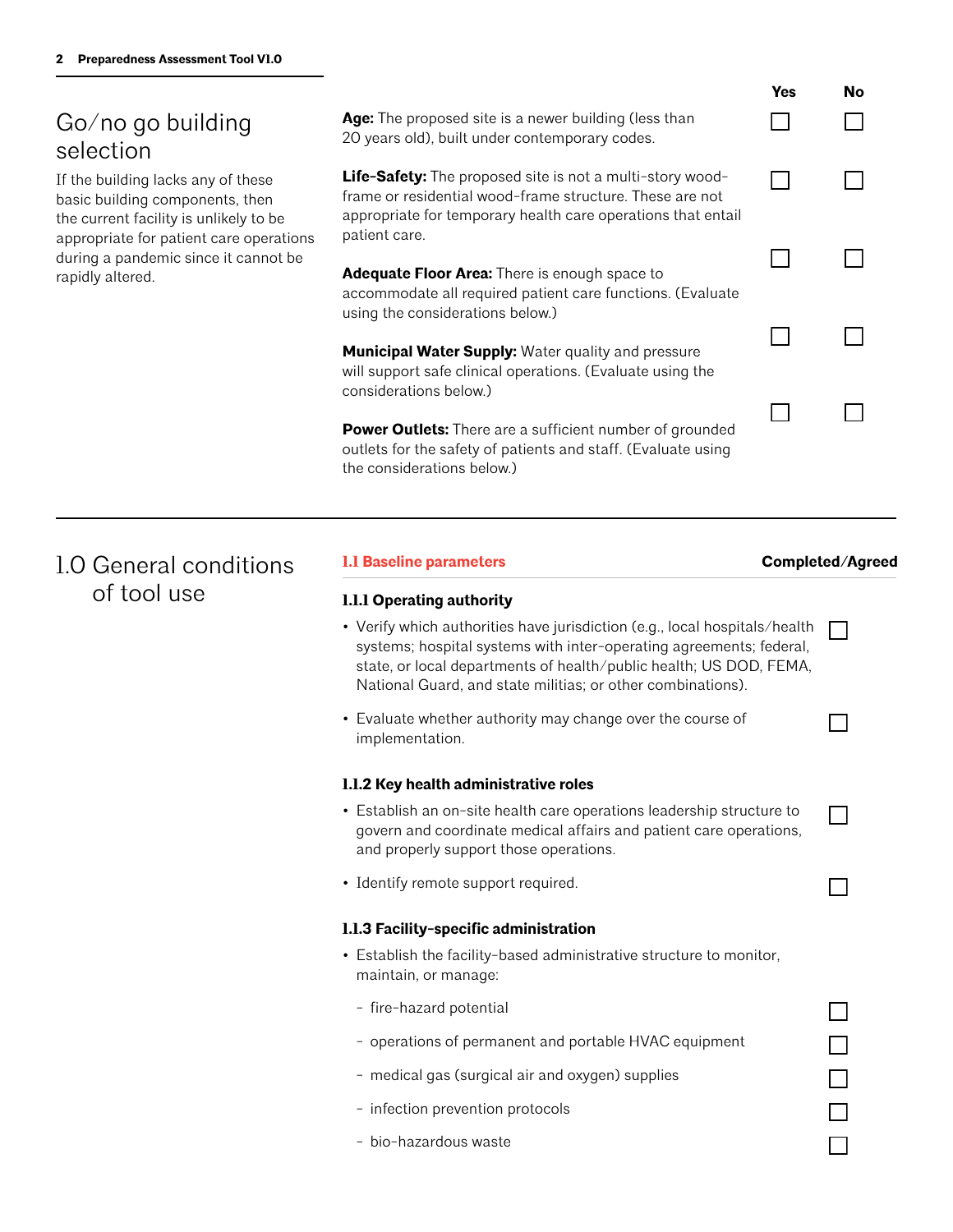2.0 Functional

requirements

| • Develop procedures and manage evacuation/movement of patients<br>and staff in emergency conditions                                                                                                                                                                                                                                 |            |
|--------------------------------------------------------------------------------------------------------------------------------------------------------------------------------------------------------------------------------------------------------------------------------------------------------------------------------------|------------|
| • Train occupants in facility-specific life-safety procedures                                                                                                                                                                                                                                                                        |            |
| 1.1.4 Risk management                                                                                                                                                                                                                                                                                                                |            |
| • Establish authority of the local operator to act in the best interest<br>of patients under its care, assess patient risk, prioritize treatments,<br>allocate/assign all local assets, and adjust course as needed.                                                                                                                 |            |
| • Conduct and keep up-to-date a facility-based Safety Risk<br>Assessment (inclusive of infection control, security, medication<br>safety, infection prevention, patient handling, and the possibility<br>of injury associated with behavioral/mental health).                                                                        |            |
| • Comply with federal, state, and local laws (e.g., Americans with<br>Disabilities Act [ADA], Health Insurance Portability and Accountability<br>Act [HIPAA], Occupational Safety and Health Administration [OSHA])<br>while ensuring patient life-safety. (Conditions may differ from<br>strategies employed in non-pandemic care.) |            |
| 1.1.5 Professional support for ACS selection & development                                                                                                                                                                                                                                                                           |            |
| • Engage trained and experienced health care architects and<br>engineers as well as those design professionals familiar with the<br>alternative care building type under consideration.                                                                                                                                              |            |
| <b>1.2 Temporary assets</b>                                                                                                                                                                                                                                                                                                          |            |
| • Evaluate whether the operator may also be required to provide<br>temporary medical staff, an electrical generator, toilet and shower<br>facilities, staff housing, food, and supplies.                                                                                                                                             |            |
| <b>1.3 Evolving recommendations</b>                                                                                                                                                                                                                                                                                                  |            |
| • These recommendations support a rapid-response facility solution,<br>evolving as conditions and precedents warrant.                                                                                                                                                                                                                |            |
| <b>2.1 Concept for operations</b>                                                                                                                                                                                                                                                                                                    |            |
| • Patient level of care is identified as:                                                                                                                                                                                                                                                                                            | Yes/Agreed |
|                                                                                                                                                                                                                                                                                                                                      |            |
| - ambulatory (capable of self-preservation)                                                                                                                                                                                                                                                                                          |            |
| - acute (incapable of self-preservation)                                                                                                                                                                                                                                                                                             |            |
| - critical (requiring life support/mechanical ventilation)                                                                                                                                                                                                                                                                           |            |
| • Patient diagnosis for treatment has been identified:                                                                                                                                                                                                                                                                               |            |
| - COVID-19 positive (COVID)                                                                                                                                                                                                                                                                                                          |            |
| - COVID-19 negative (non-COVID)                                                                                                                                                                                                                                                                                                      |            |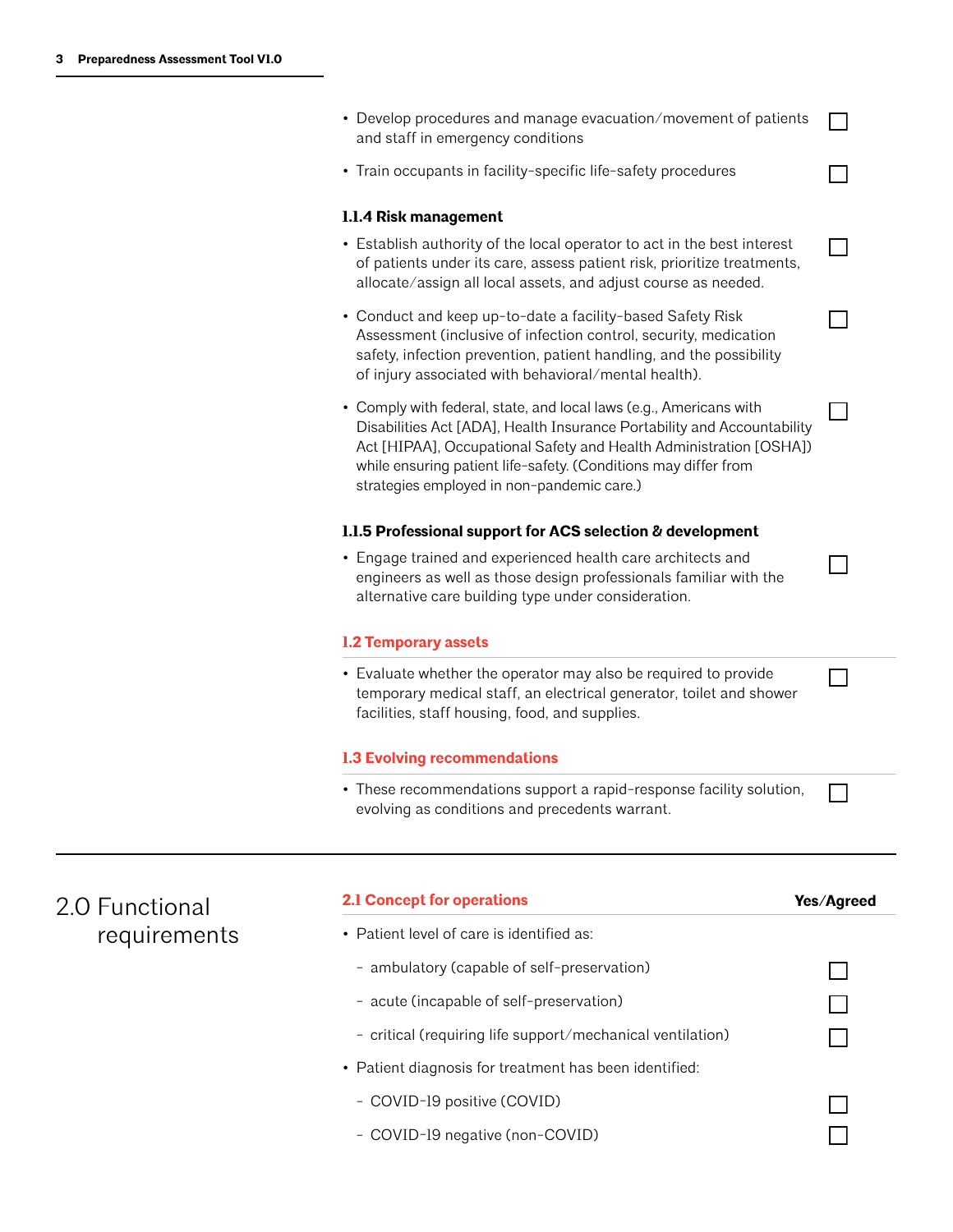| • A plan for bedside diagnosis and treatment has been developed.                                  |        |
|---------------------------------------------------------------------------------------------------|--------|
| 2.2 On-site patient care                                                                          |        |
| 2.2.1 Site selection/location                                                                     |        |
| • Site is in close proximity to first responders.                                                 |        |
| • Site is convenient to a hospital.                                                               |        |
| 2.2.2 Isolate COVID-19 operations                                                                 |        |
| • COVID-related operations can be separated from other<br>activities in the facility.             |        |
| 2.2.3 Patient spaces are sized to accommodate:                                                    |        |
| • A projected number of ______ occupants, with:                                                   |        |
| - direct or remote patient monitoring                                                             |        |
| - patient privacy                                                                                 |        |
| - daylight allowed in patient space (windows in patient<br>rooms preferred)                       | $\Box$ |
| - patient toileting                                                                               | $\Box$ |
| - handwashing sink for staff                                                                      |        |
| - space/connections for ventilators, IV poles, monitors,<br>biohazard disposal, etc.              |        |
| 2.2.4 Nurse station spaces need to accommodate:                                                   |        |
| • A physician and nursing documentation area                                                      |        |
| • An area for nurse team communication                                                            |        |
| • A cardiopulmonary resuscitation cart                                                            |        |
| • Handwashing sink for staff                                                                      |        |
| 2.2.5 Nursing support needs to include:                                                           |        |
| • Secured medication dispensing and preparation counter or<br>a self-contained dispensing unit    |        |
| • Nourishment area(s) with sink, prep counter, refrigerator,<br>ice machine, and handwash station |        |
| • Clean supply room(s)                                                                            |        |
| • Soiled materials holding room with a flushable sink and<br>cleanable work counter               |        |
| • Clean linen storage room                                                                        |        |
| • Equipment and supply storage room                                                               |        |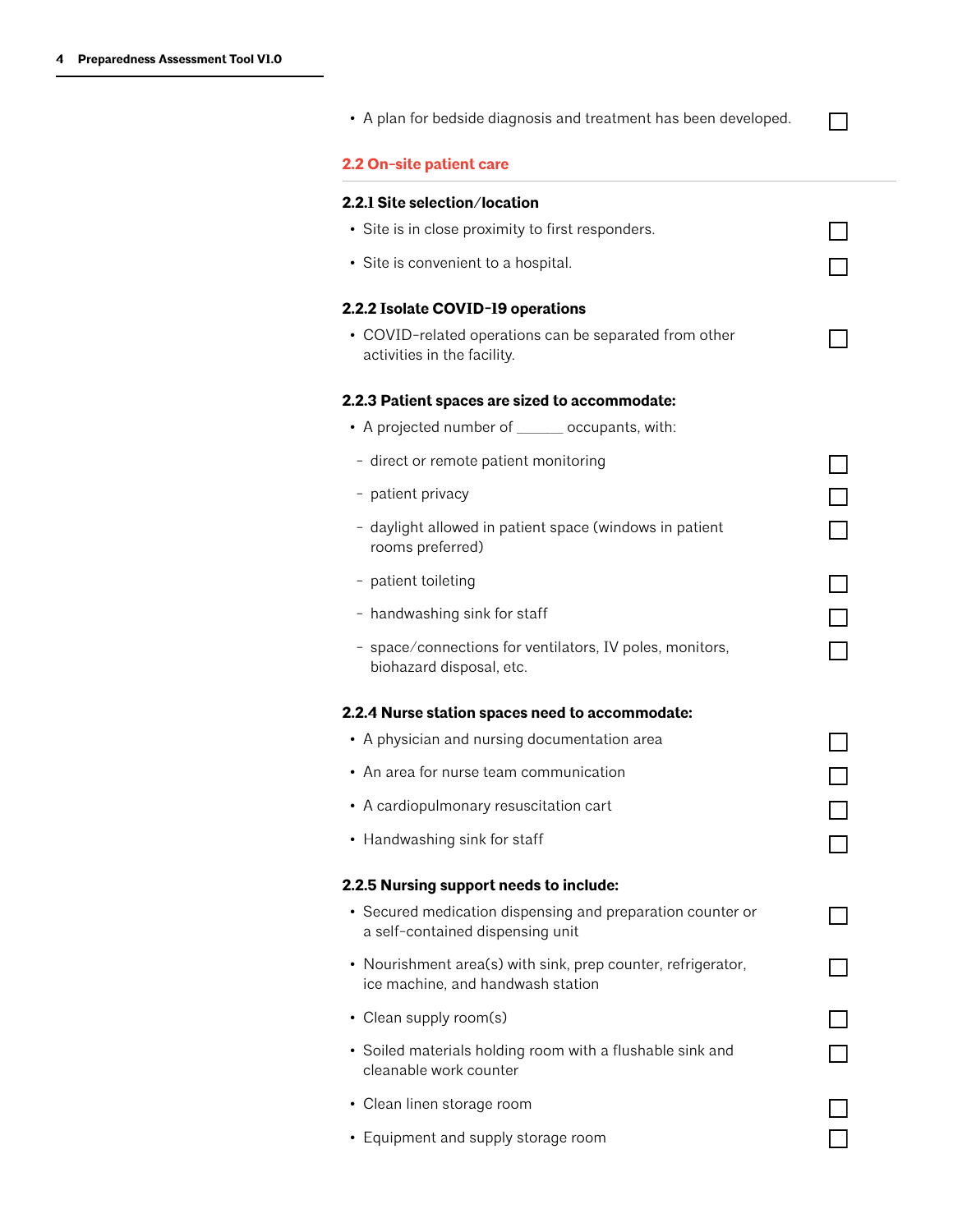| • Environmental services room                                                                                         |        |
|-----------------------------------------------------------------------------------------------------------------------|--------|
| • Secured storage for staff items                                                                                     |        |
| • Staff toilet and shower                                                                                             | $\Box$ |
| • Area for staff PPE storage                                                                                          |        |
| • Space for donning and doffing of staff PPE-related attire<br>at patient care areas.                                 |        |
| • Ventilator decontamination and repair                                                                               |        |
| • Break room or respite area                                                                                          |        |
| • A POC (point of care) alcove in care areas (e.g., glucometer<br>machines, i-STAT)                                   |        |
| • Storage for behavioral PPE and restraint devices (in event of<br>patient with behavioral/mental health comorbidity) |        |
| 2.2.6 Intake & discharge (see also Section 4.0: Other)                                                                |        |
| • Establish space needed for security protocols.                                                                      |        |
| • Provide a covered ambulance drop-off.                                                                               |        |
| 2.2.7 End of life                                                                                                     |        |
| • Accommodate virtual family access (adequate Wi-Fi)                                                                  |        |
| • Provide area for end-of-life visitation (based on allowed policies<br>and protocols)                                |        |
| • Provide exterior window (if conscious, if available)                                                                |        |
| 2.3 General support                                                                                                   |        |
| 2.3.1 On-site support needs to include:                                                                               |        |
| • Site security                                                                                                       |        |
|                                                                                                                       |        |
| • Separate designated staff entry                                                                                     |        |
| • Receiving and logistics                                                                                             |        |
| • Satellite pharmacy and related security                                                                             |        |
| • A STAT-lab (See also POC in 2.2.5 Nursing Support)                                                                  | $\Box$ |
| • Mobile morgue                                                                                                       |        |
| • Normal and biohazard waste management                                                                               |        |
| • Decontamination and clean workroom for ventilators                                                                  |        |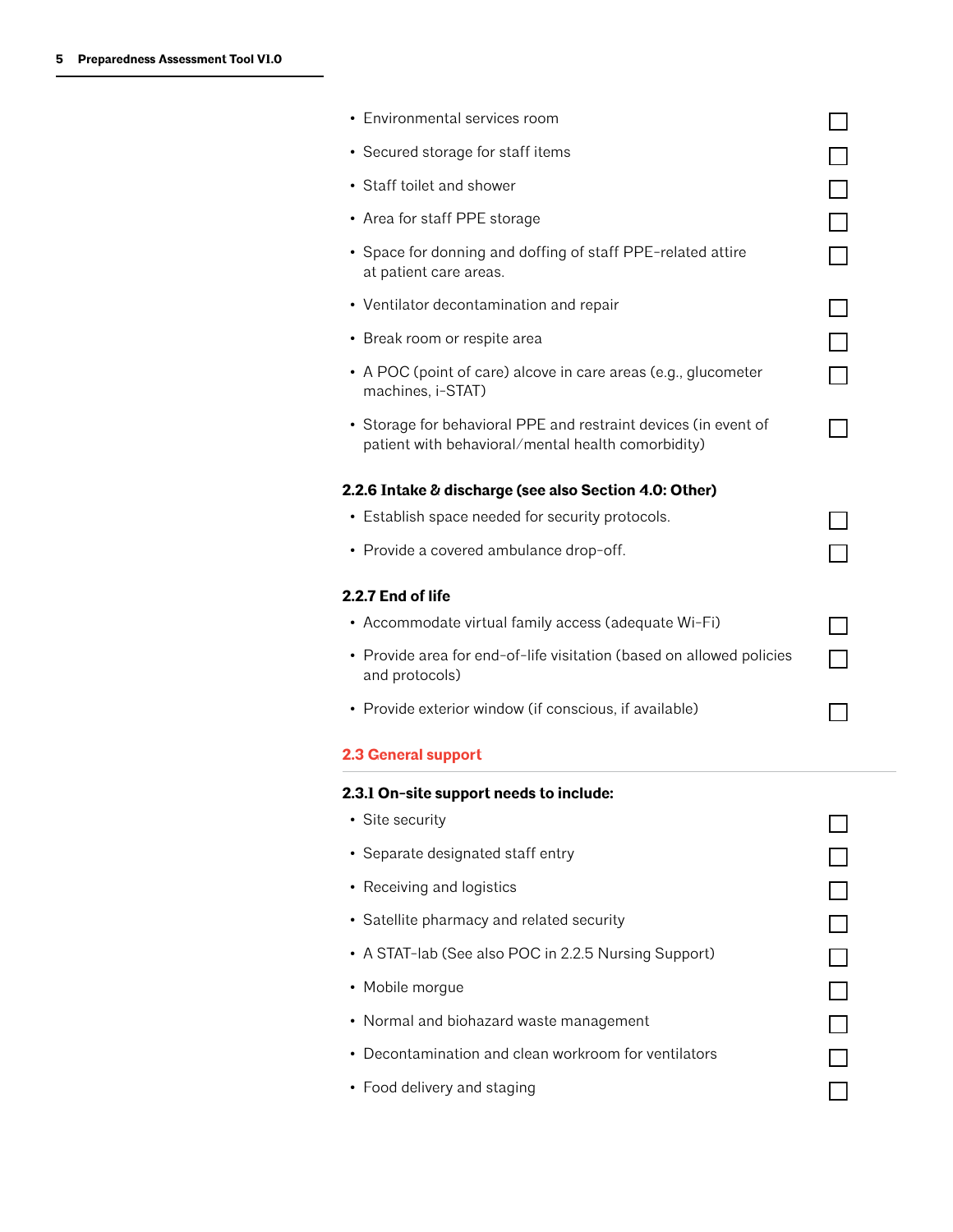# **2.3.2 Off-site support**

• Consider inter-organizational operating agreements for:

| - sterile processing                                                                                            |  |  |  |
|-----------------------------------------------------------------------------------------------------------------|--|--|--|
| - linen processing                                                                                              |  |  |  |
| - general equipment and supply storage and logistics, general lab                                               |  |  |  |
| - general pharmacy                                                                                              |  |  |  |
| - food service                                                                                                  |  |  |  |
| 2.3.3 Administration                                                                                            |  |  |  |
| • Areas to support site leadership                                                                              |  |  |  |
| 2.3.4 Caregiver support for area self-isolation/quarantine conditions                                           |  |  |  |
| • Confirm location(s) for on-site temporary housing (medical,<br>nursing, and support staff)                    |  |  |  |
| • Investigate ability to contract with local hotels or others providing<br>sleeping quarters in close proximity |  |  |  |
|                                                                                                                 |  |  |  |

3.0 Facility modifications required under design/build

### **3.1 Architectural**

| 3.1.1 Construction type                                                                                                 |  |
|-------------------------------------------------------------------------------------------------------------------------|--|
| • Avoid combustible construction.                                                                                       |  |
| • Preferred: Type II or greater level of fire and life-safety<br>occupant protection.                                   |  |
| 3.1.2 Passive life-safety                                                                                               |  |
| • Evaluate if stairs allow for evacuation of patients on a med-sled.                                                    |  |
| • Evaluate egress paths for appropriate enclosure rating.                                                               |  |
| • Review fire and smoke compartmentation based on patient density<br>(especially if no or limited smoke dampers exist). |  |
| • Confirm general storage rooms >100 SF and oxygen storage<br>rooms are rated, including positive latching.             |  |
| Confirm at least one horizontal exit.                                                                                   |  |
| • Provide at least two means of egress per floor where<br>patients are located.                                         |  |
| 3.1.3 Defend in place                                                                                                   |  |

• Where patients are incapable of self-preservation, evaluate life-safety plans to defend in place.

 $\Box$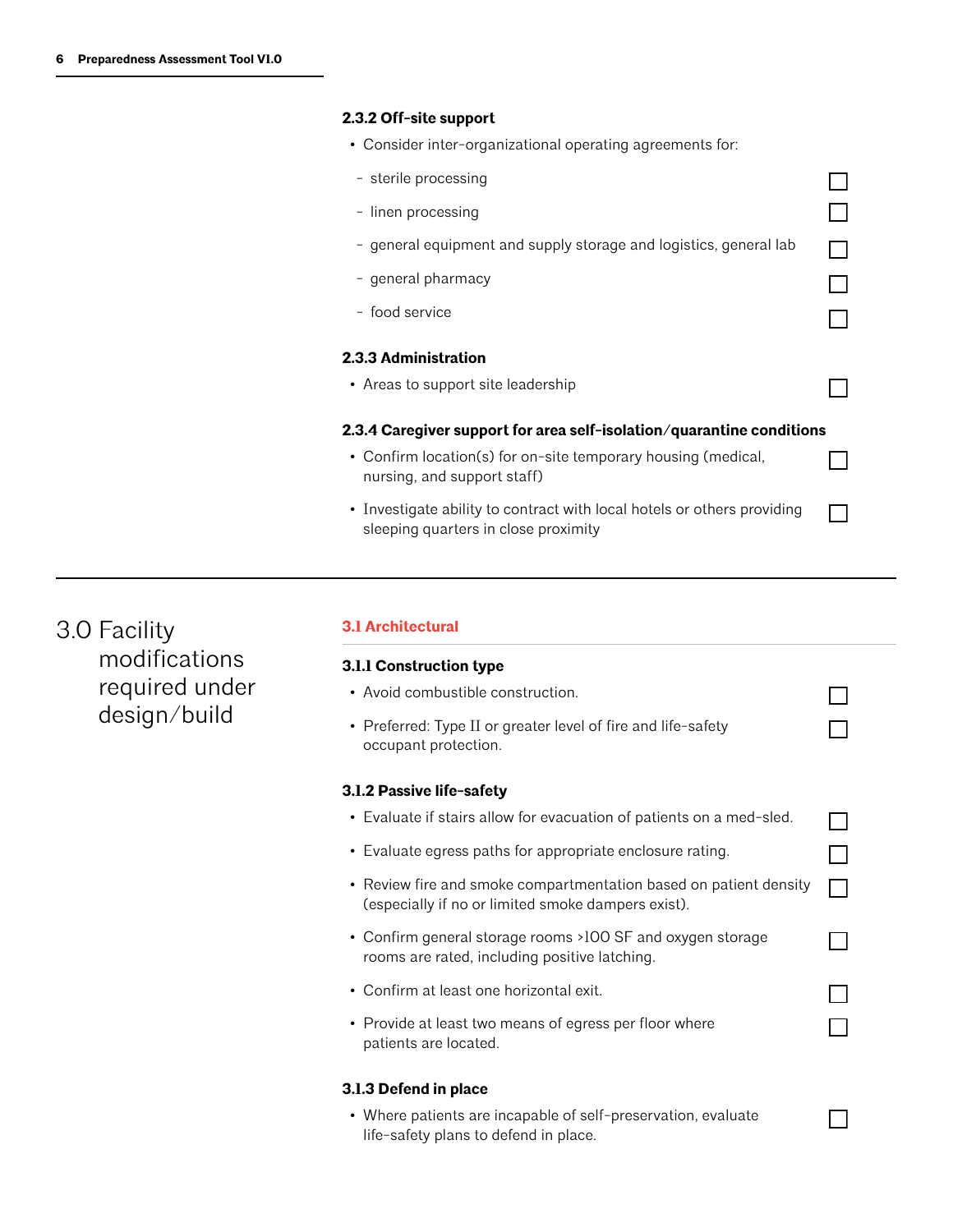# **3.1.4 Building geometry**

| • Evaluate layout (walls, doors, corridors, etc.) for the ability of staff<br>to easily move patient stretchers and medical equipment.                                                                                                                  |        |
|---------------------------------------------------------------------------------------------------------------------------------------------------------------------------------------------------------------------------------------------------------|--------|
| • Evaluate visibility for staff to maintain sightlines in patient care<br>areas to actively monitor patients as well as mitigate risk of<br>behavioral incidents (e.g., elopement, aggression-in the event<br>of behavioral/mental health comorbidity). |        |
| 3.1.5 Building components                                                                                                                                                                                                                               |        |
| • Consider patient entries/doors that:                                                                                                                                                                                                                  |        |
| - Include vision panels for out-of-room observation                                                                                                                                                                                                     |        |
| - Contain aerosolized spores                                                                                                                                                                                                                            |        |
| - Allow clearances for equipment and stretcher ingress and egress                                                                                                                                                                                       | $\Box$ |
| • Provide scrubbable and easily cleaned finishes in patient areas<br>(evaluate removal of existing finishes such wall coverings, window<br>treatments, and carpet).                                                                                     | $\Box$ |
| • Provide hard-surface, slip-resistant flooring.                                                                                                                                                                                                        |        |
| 3.1.6 Equipment & furnishings                                                                                                                                                                                                                           |        |
| • Use patient beds and chairs that can withstand disinfection.                                                                                                                                                                                          |        |
| • Evaluate space for necessary medical equipment.                                                                                                                                                                                                       |        |
| • Remove equipment or furniture not directly supporting patient care.                                                                                                                                                                                   | П      |
| 3.1.7 Conveyance                                                                                                                                                                                                                                        |        |
| • Elevators should allow staff to move a patient on a stretcher or,<br>if ambulatory, in a wheelchair.                                                                                                                                                  |        |
| <b>3.2 Structural</b>                                                                                                                                                                                                                                   |        |
| • Confirm the existing structural system can support the revised<br>structural (live) load for increased occupants, medical equipment,<br>and any additional rooftop equipment.                                                                         |        |
| <b>3.3 Mechanical</b>                                                                                                                                                                                                                                   |        |
| 3.3.1 Isolation & negative pressure                                                                                                                                                                                                                     |        |
| • If clinically required, make provisions to maintain a negative<br>pressure (e.g., evaluate and employ hotel bathroom exhaust).                                                                                                                        |        |
| • If possible and clinically required, use/create airborne infection<br>isolation rooms (AIIR).                                                                                                                                                         |        |
| • Where possible, locate exhaust near the patient's head.                                                                                                                                                                                               |        |
| • Ensure adjacent spaces are protected from cross-contamination.                                                                                                                                                                                        |        |
|                                                                                                                                                                                                                                                         |        |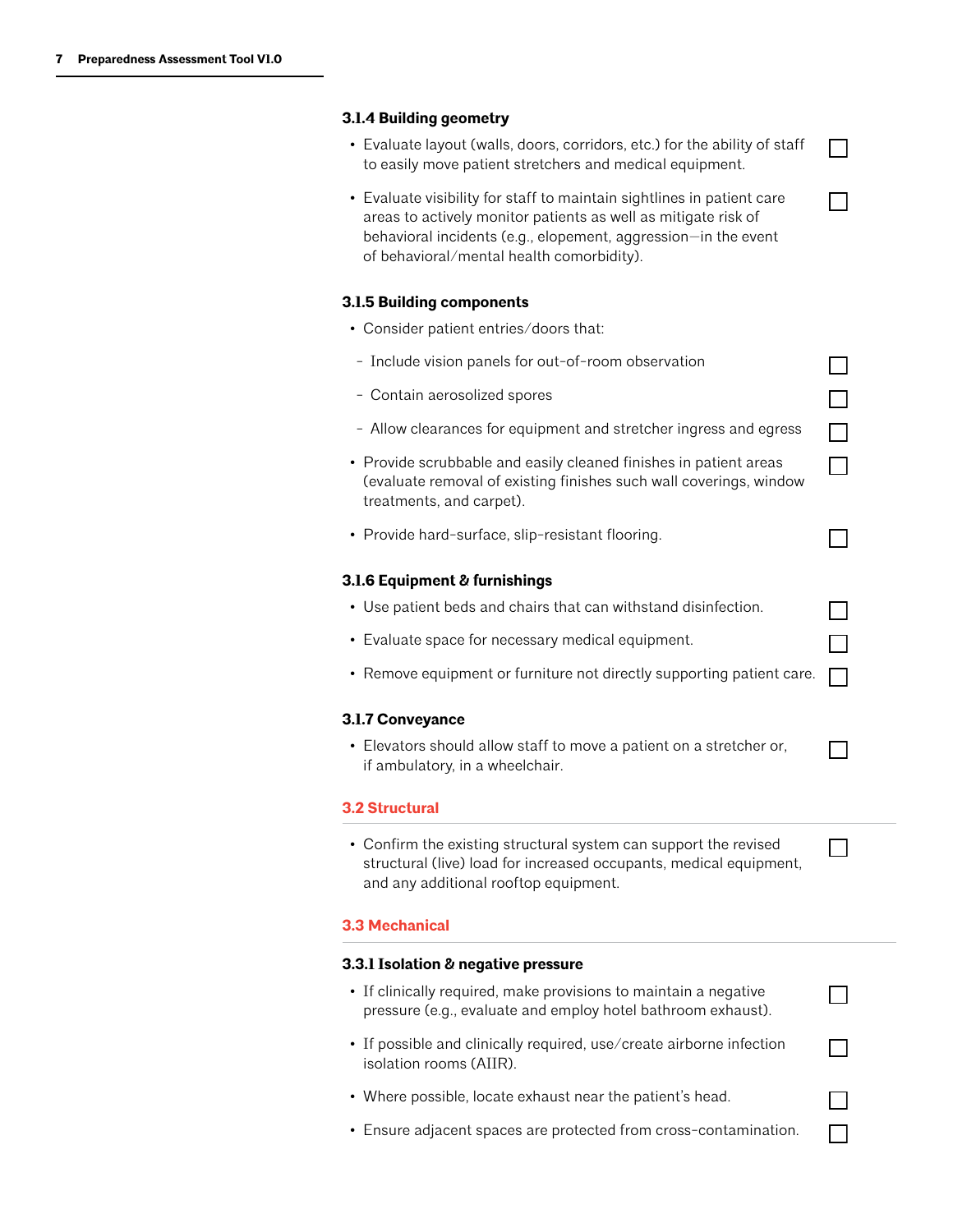# **3.3.2 Air-changes & filtration**

| • Where possible, the preference is 10 air-changes per hour (ACH),<br>plus 2 ACH of outside air.                                                                                                                                     |  |
|--------------------------------------------------------------------------------------------------------------------------------------------------------------------------------------------------------------------------------------|--|
| • Where possible, the preference is MERV 7 filters at patient areas<br>and MERV 14 final filters.                                                                                                                                    |  |
| • Consider HEPA-filtered recirculation units in patient rooms.                                                                                                                                                                       |  |
| 3.3.3 Testing & balancing                                                                                                                                                                                                            |  |
| • Perform post-construction/renovation testing and balancing<br>of the HVAC system.                                                                                                                                                  |  |
| 3.3.4 Potential existing system limitations                                                                                                                                                                                          |  |
| • Evaluate through-wall units and bathroom exhaust for existing<br>exhaust capacity, filtration, and air change rates. (These may be<br>affected by ductwork sizing.)                                                                |  |
| • Consider packaged rooftop units with electric heating to provide<br>additional ventilation.                                                                                                                                        |  |
| • Consider upgrading building exhaust systems (e.g., higher-volume<br>fans) to maintain negative pressure.                                                                                                                           |  |
| 3.3.5 Smoke control                                                                                                                                                                                                                  |  |
| • Evaluate facility for a smoke-control system, as this is preferred.<br>If not possible, the patient population may be limited.                                                                                                     |  |
| <b>3.4 Electrical</b>                                                                                                                                                                                                                |  |
| 3.4.1 Power                                                                                                                                                                                                                          |  |
| • Provide power circuits based on equipment demands at all patient<br>and staff locations.                                                                                                                                           |  |
| 3.4.2 Branch power availability                                                                                                                                                                                                      |  |
| • Confirm that branch circuits are available to support patient<br>care operations.                                                                                                                                                  |  |
|                                                                                                                                                                                                                                      |  |
| 3.4.3 Emergency power                                                                                                                                                                                                                |  |
| • Based on the needs of the patients (i.e., ambulatory or critical care),<br>provide uninterrupted critical and life-safety power circuits to support<br>patient care areas for at least 24 hours for essential services, including: |  |
| - life-sustaining medical equipment                                                                                                                                                                                                  |  |
| - nurse call system                                                                                                                                                                                                                  |  |
| - IT (patient-related and infrastructure)                                                                                                                                                                                            |  |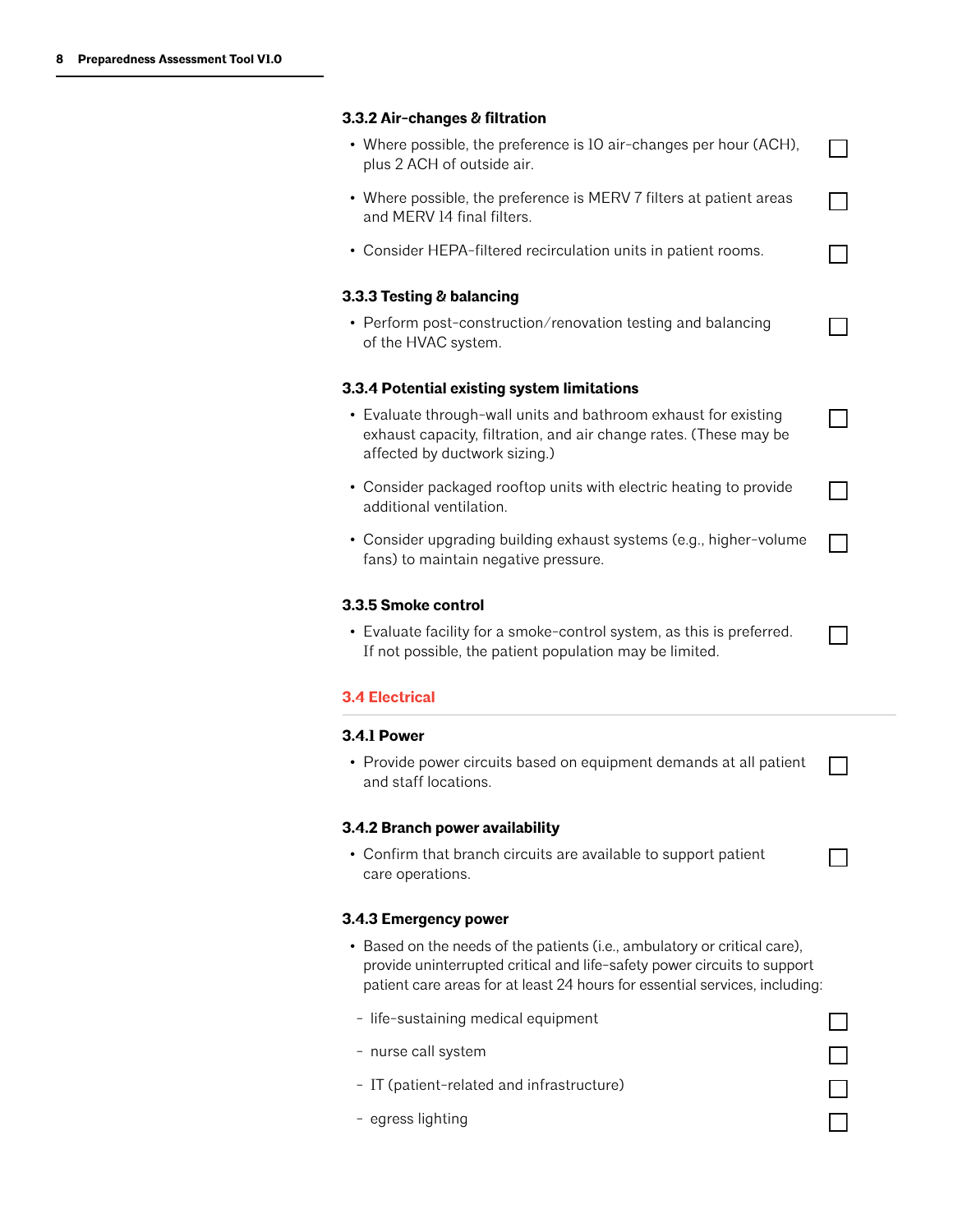| - fire alarm system, elevators, IT infrastructure, etc.                                                                                                                                                                                                         |  |
|-----------------------------------------------------------------------------------------------------------------------------------------------------------------------------------------------------------------------------------------------------------------|--|
| - elevators                                                                                                                                                                                                                                                     |  |
| - automatic transfer switch                                                                                                                                                                                                                                     |  |
| 3.4.4 Lighting                                                                                                                                                                                                                                                  |  |
| • Provide lighting (sealed fixtures) and portable exam lights to<br>support the clinical operation.                                                                                                                                                             |  |
| • Verify emergency egress lighting.                                                                                                                                                                                                                             |  |
| 3.5 Plumbing/medical gas                                                                                                                                                                                                                                        |  |
| 3.5.1 Medical gas                                                                                                                                                                                                                                               |  |
| • Provide accommodations for oxygen, medical air, and vacuum<br>to support intubation and ventilator operations.                                                                                                                                                |  |
| • Ensure availability of a rated storage container or room for<br>bottled oxygen.                                                                                                                                                                               |  |
| • Confirm availability of storage for empty oxygen tanks.                                                                                                                                                                                                       |  |
| <b>3.5.2 Water</b>                                                                                                                                                                                                                                              |  |
| • Provide potable water to support the clinical operation. (This may<br>include disinfection of the water main and the water distribution<br>system and analytical testing of the building to confirm the water<br>system is safe for patient care operations.) |  |
| • If required, plan for processing water for decontamination or on-site<br>sterilization.                                                                                                                                                                       |  |
| • Plan for ongoing management of the water system to include<br>flushing, temperature monitoring, and residual disinfectant levels.                                                                                                                             |  |
| 3.6 Fire protection/life safety                                                                                                                                                                                                                                 |  |
| • Confirm presence of fire alarm system and functionality to support<br>the patient care setting. If no fire alarm system, reevaluate<br>appropriateness of building for pandemic response, or install a fire<br>alarm system.                                  |  |
| • Preference: Full automatic fire-suppression system.                                                                                                                                                                                                           |  |
| <b>3.7 Communication</b>                                                                                                                                                                                                                                        |  |
| 3.7.1 Information technology                                                                                                                                                                                                                                    |  |
| • Confirm or install a secure information technology infrastructure<br>appropriate to support patient care, including HIPAA compliance.                                                                                                                         |  |